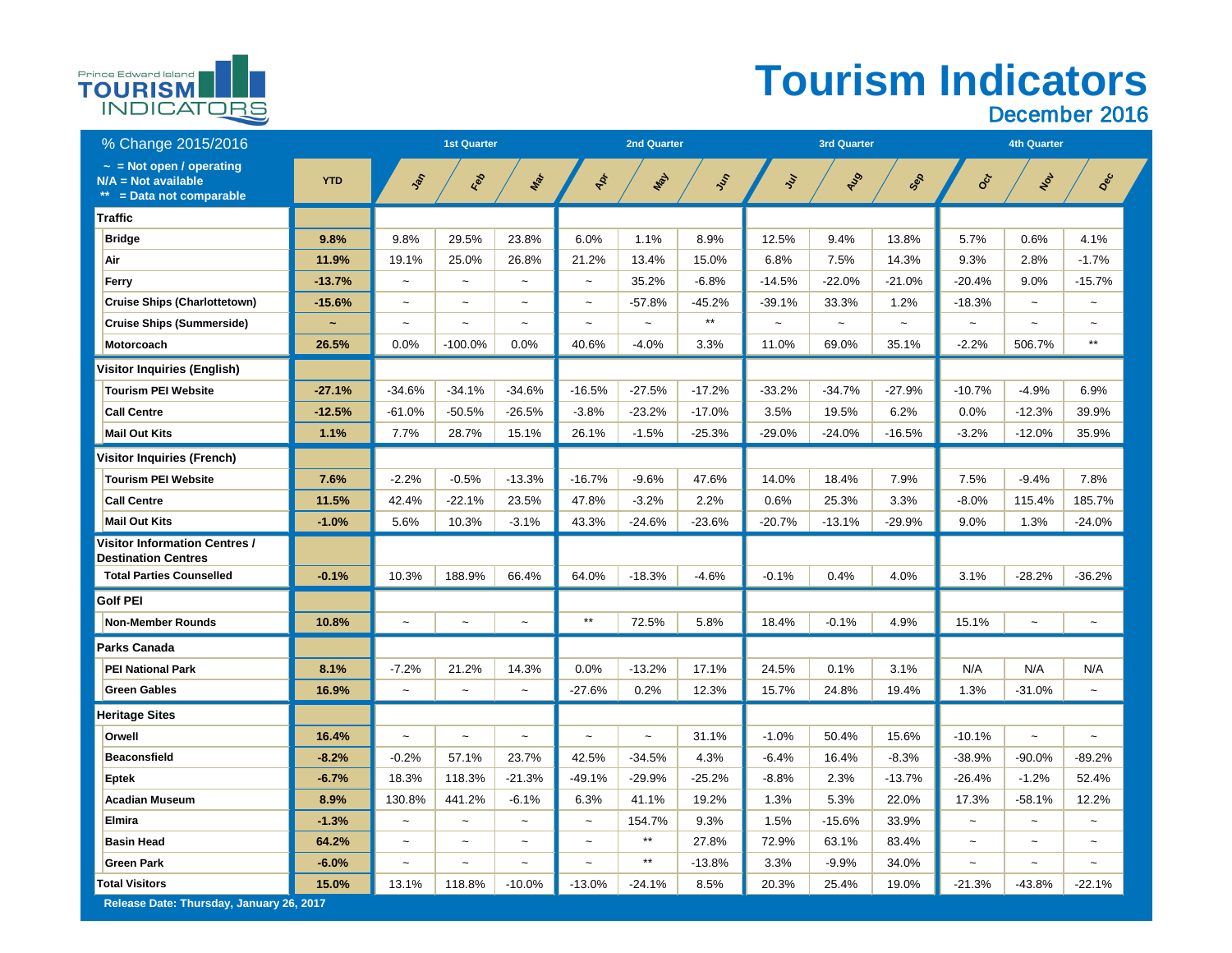

### **Tourism Indicators**  December 2016

| <b>Actuals 2016</b>                                                                |            | <b>1st Quarter</b>        |                       |                | <b>2nd Quarter</b>    |                       |               |                | <b>3rd Quarter</b> |                | <b>4th Quarter</b>        |                       |                       |  |
|------------------------------------------------------------------------------------|------------|---------------------------|-----------------------|----------------|-----------------------|-----------------------|---------------|----------------|--------------------|----------------|---------------------------|-----------------------|-----------------------|--|
| $\sim$ = Not open / operating<br>$N/A = Not available$<br>** = Data not comparable | <b>YTD</b> | Lat                       | Red                   | Max            | PR                    | <b>WAY</b>            | $\mathcal{S}$ | $\mathcal{E}$  | AUD                | SOR            | CCT                       | NON                   | Dec                   |  |
| <b>Traffic</b>                                                                     |            |                           |                       |                |                       |                       |               |                |                    |                |                           |                       |                       |  |
| <b>Cruise Ships (Charlottetown)</b>                                                | 97297      | $\widetilde{\phantom{m}}$ | $\thicksim$           | $\thicksim$    | $\tilde{}$            | 3874                  | 7083          | 7837           | 11727              | 43703          | 23073                     | $\thicksim$           | $\sim$                |  |
| <b>Cruise Ships (Summerside)</b>                                                   | 300        | $\tilde{}$                | $\tilde{\phantom{a}}$ | $\tilde{}$     | $\tilde{\phantom{a}}$ | $\overline{0}$        | 300           | $\overline{0}$ | $\overline{0}$     | $\overline{0}$ | $\overline{0}$            | $\tilde{\phantom{m}}$ | $\tilde{\phantom{a}}$ |  |
| Motorcoach                                                                         | 29827      | $\overline{0}$            | $\overline{0}$        | $\overline{0}$ | 90                    | 547                   | 4329          | 7052           | 8407               | 7247           | 1995                      | 91                    | 69                    |  |
| <b>Visitor Inquiries (English)</b>                                                 |            |                           |                       |                |                       |                       |               |                |                    |                |                           |                       |                       |  |
| <b>Tourism PEI Website</b>                                                         | 1,417,782  | 79,941                    | 85,260                | 104,131        | 112,345               | 132,432               | 193,568       | 252,837        | 195,108            | 95,660         | 57,448                    | 52,610                | 56,442                |  |
| <b>Call Centre</b>                                                                 | 12,970     | 457                       | 602                   | 948            | 1,222                 | 1,264                 | 1,589         | 2,770          | 2,387              | 910            | 329                       | 250                   | 242                   |  |
| <b>Mail Out Kits</b>                                                               | 46,702     | 3,669                     | 10,005                | 6,052          | 6,383                 | 5,241                 | 4,548         | 3,801          | 2,695              | 1,332          | 948                       | 850                   | 1,178                 |  |
| <b>Visitor Inquiries (French)</b>                                                  |            |                           |                       |                |                       |                       |               |                |                    |                |                           |                       |                       |  |
| <b>Tourism PEI Website</b>                                                         | 301,165    | 12,021                    | 13,668                | 17,586         | 24,534                | 27,290                | 46,509        | 68,244         | 44,513             | 17,037         | 9,875                     | 8,452                 | 11,436                |  |
| <b>Call Centre</b>                                                                 | 1,968      | 47                        | 67                    | 142            | 266                   | 239                   | 275           | 472            | 327                | 62             | 23                        | 28                    | 20                    |  |
| <b>Mail Out Kits</b>                                                               | 7,023      | 470                       | 589                   | 928            | 2,181                 | 887                   | 759           | 624            | 258                | 89             | 85                        | 80                    | 73                    |  |
| <b>Visitor Information Centres /</b><br><b>Destination Centres</b>                 |            |                           |                       |                |                       |                       |               |                |                    |                |                           |                       |                       |  |
| <b>Total Parties Counselled</b>                                                    | 111,373    | 129                       | 208                   | 223            | 638                   | 3,543                 | 14,135        | 32,886         | 34,353             | 19,995         | 4,866                     | 293                   | 104                   |  |
| <b>Golf PEI</b>                                                                    |            |                           |                       |                |                       |                       |               |                |                    |                |                           |                       |                       |  |
| Non-Member Rounds                                                                  | 124,694    | $\tilde{\phantom{m}}$     | $\tilde{\phantom{a}}$ | $\thicksim$    | 1,031                 | 7,407                 | 20,934        | 30,654         | 31,905             | 25,554         | 7,209                     | $\thicksim$           | $\sim$                |  |
| <b>Parks Canada</b>                                                                |            |                           |                       |                |                       |                       |               |                |                    |                |                           |                       |                       |  |
| <b>PEI National Park</b>                                                           | 505,359    | 10,918                    | 10,931                | 14,336         | 20,107                | 33,089                | 67,518        | 143,160        | 137,414            | 67,886         | N/A                       | N/A                   | N/A                   |  |
| <b>Green Gables</b>                                                                | 187,662    | $\tilde{\phantom{a}}$     | $\tilde{\phantom{a}}$ | $\thicksim$    | 89                    | 5,921                 | 22,485        | 53,049         | 60,564             | 32,719         | 12,815                    | 20                    | $\sim$                |  |
| <b>Heritage Sites</b>                                                              |            |                           |                       |                |                       |                       |               |                |                    |                |                           |                       |                       |  |
| <b>Orwell</b>                                                                      | 9,306      | $\thicksim$               | $\tilde{\phantom{m}}$ | $\thicksim$    | $\sim$                | $\tilde{\phantom{a}}$ | 1,033         | 2,531          | 2,995              | 1,612          | 1,135                     | $\thicksim$           | $\sim$                |  |
| <b>Beaconsfield</b>                                                                | 10,745     | 426                       | 275                   | 214            | 660                   | 530                   | 1,516         | 2,296          | 2,587              | 1,523          | 631                       | 45                    | 42                    |  |
| <b>Eptek</b>                                                                       | 11,745     | 588                       | 810                   | 440            | 397                   | 383                   | 757           | 2,886          | 2,715              | 1,065          | 651                       | 576                   | 477                   |  |
| <b>Acadian Museum</b>                                                              | 6,605      | 60                        | 184                   | 108            | 135                   | 302                   | 707           | 1,822          | 2,002              | 814            | 258                       | 121                   | 92                    |  |
| <b>Elmira</b>                                                                      | 6,151      | $\thicksim$               | $\thicksim$           | $\thicksim$    | $\sim$                | 163                   | 401           | 2,660          | 2,279              | 648            | $\tilde{}$                | $\thicksim$           | $\tilde{\phantom{m}}$ |  |
| <b>Basin Head</b>                                                                  | 25,321     | $\thicksim$               | $\tilde{\phantom{a}}$ | $\thicksim$    | $\tilde{}$            | $\overline{0}$        | 1,686         | 10,466         | 10,913             | 2,256          | $\sim$                    | $\thicksim$           | $\sim$                |  |
| <b>Green Park</b>                                                                  | 3,771      | $\thicksim$               | $\tilde{\phantom{a}}$ | $\thicksim$    | $\tilde{}$            | $\overline{0}$        | 388           | 1,400          | 1,849              | 134            | $\widetilde{\phantom{m}}$ | $\thicksim$           | $\tilde{\phantom{m}}$ |  |
| <b>Total Visitors</b>                                                              | 73,644     | 1,074                     | 1,269                 | 762            | 1,192                 | 1,378                 | 6,488         | 24,061         | 25,340             | 8,052          | 2,675                     | 742                   | 611                   |  |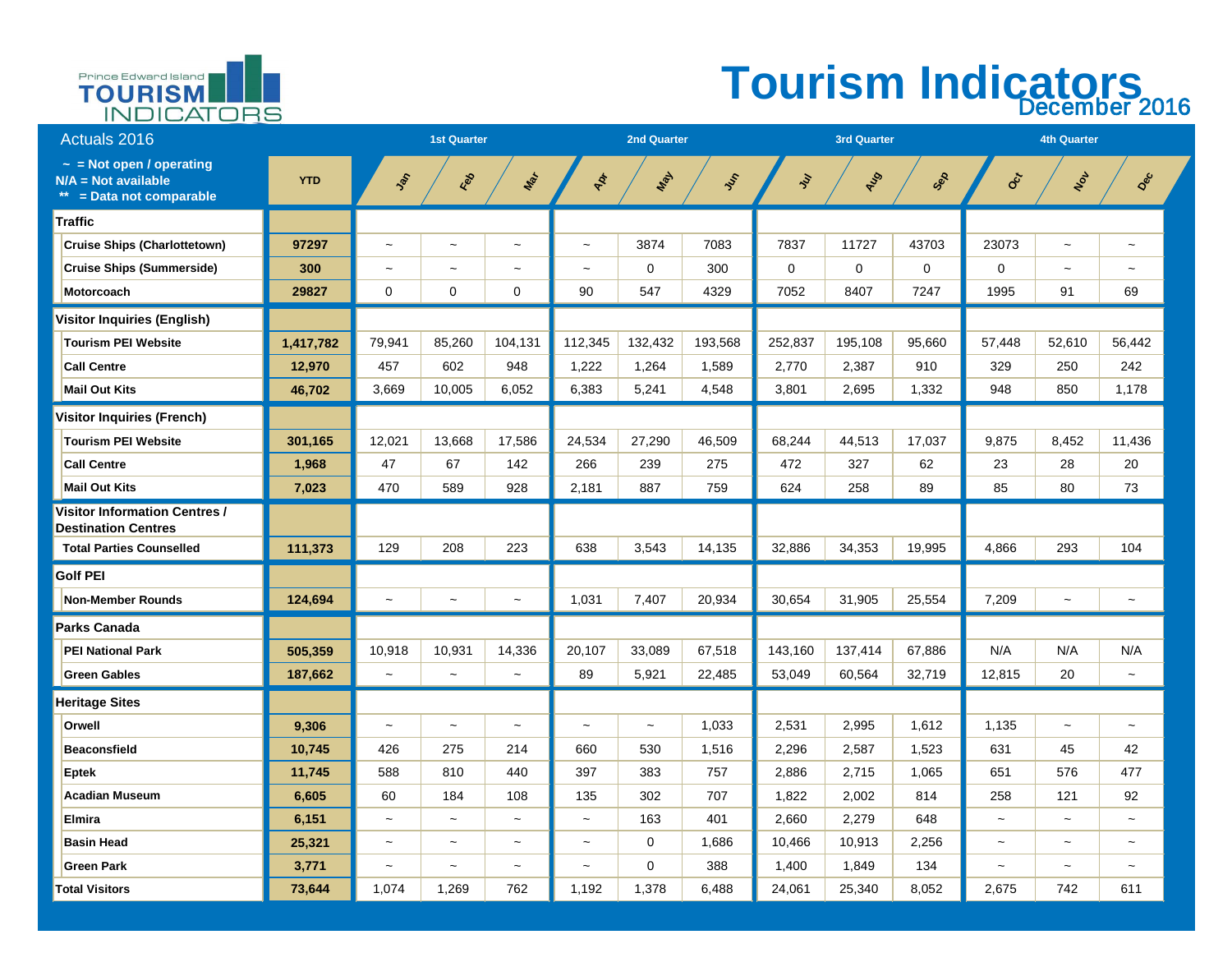# **Occupancy - Fixed Roof**

#### December 2016



| % Change 2015/2016                                                                                                                                                                     |            |          | <b>1st Quarter</b> |          |           | <b>2nd Quarter</b> |            |               | <b>3rd Quarter</b> |         | <b>4th Quarter</b> |         |         |
|----------------------------------------------------------------------------------------------------------------------------------------------------------------------------------------|------------|----------|--------------------|----------|-----------|--------------------|------------|---------------|--------------------|---------|--------------------|---------|---------|
| <b>Fixed Roof Accommodation</b>                                                                                                                                                        | <b>YTD</b> | SOF      | Red                | Mar      | PR        | Nay                | <b>SSS</b> | $\mathcal{E}$ | AUD                | Sep     | Oct                | NOL     | Dec     |
| <b>Total Operations Open</b>                                                                                                                                                           |            | 114      | 117                | 119      | 137       | 455                | 1,005      | 1,164         | 1,173              | 1,057   | 562                | 167     | 144     |
| % Change                                                                                                                                                                               |            | 2.7%     | 2.6%               | 3.5%     | 5.4%      | 5.8%               | 2.6%       | 5.1%          | 5.6%               | 5.7%    | 8.5%               | 16.8%   | 18.0%   |
| <b>Total Room-nights Available</b>                                                                                                                                                     | 1,355,721  | 66,949   | 62,488             | 67,281   | 66,838    | 113,692            | 172,037    | 192,303       | 190,361            | 167,317 | 110,864            | 72,749  | 72,842  |
| % Change                                                                                                                                                                               | 1.7%       | $-3.2%$  | $-0.1%$            | $-2.6%$  | $-3.0%$   | 2.8%               | 1.9%       | 2.8%          | 2.1%               | 2.5%    | 0.3%               | 6.4%    | 6.1%    |
| <b>Total Room-nights Sold (RNS)</b>                                                                                                                                                    | 650,364    | 18,811   | 19,053             | 18,508   | 22,218    | 33,656             | 71,797     | 145,682       | 151,699            | 89,010  | 38,835             | 23,570  | 17,525  |
| % Change                                                                                                                                                                               | 9.9%       | 9.9%     | 26.8%              | 14.7%    | 16.6%     | 8.3%               | 10.9%      | 13.3%         | 8.9%               | 9.8%    | $-3.6%$            | 3.2%    | 6.2%    |
| <b>Occupancy Rate</b>                                                                                                                                                                  | 48.0%      | 28.1%    | 30.5%              | 27.5%    | 33.2%     | 29.6%              | 41.7%      | 75.8%         | 79.7%              | 53.2%   | 35.0%              | 32.4%   | 24.1%   |
| % Point Change                                                                                                                                                                         | 3.6%       | 3.4%     | 6.5%               | 4.1%     | 5.6%      | 1.5%               | 3.4%       | 7.0%          | 5.0%               | 3.5%    | $-1.4%$            | $-1.0%$ | $0.0\%$ |
|                                                                                                                                                                                        |            |          |                    |          |           |                    |            |               |                    |         |                    |         |         |
| <b>BY REGION</b>                                                                                                                                                                       |            |          |                    |          |           |                    |            |               |                    |         |                    |         |         |
| <b>North Cape Coastal Drive</b>                                                                                                                                                        |            |          |                    |          |           |                    |            |               |                    |         |                    |         |         |
| Occupancy Rate                                                                                                                                                                         | 39.1%      | 27.5%    | 30.6%              | 22.9%    | 26.2%     | 28.2%              | 31.1%      | 65.2%         | 72.3%              | 43.2%   | 33.5%              | 35.0%   | 20.1%   |
| % Point Change                                                                                                                                                                         | 1.5%       | $-2.8%$  | 1.3%               | $-7.6%$  | $-1.5%$   | $-0.5%$            | $-3.5%$    | 7.5%          | 12.6%              | 2.2%    | 5.3%               | $-2.1%$ | $-3.9%$ |
| Room-nights Sold (RNS)                                                                                                                                                                 | 97,643     | 4,336    | 4,493              | 3,603    | 4,004     | 5,734              | 8,000      | 18,143        | 20,149             | 11,179  | 7,687              | 6,537   | 3,778   |
| % Change                                                                                                                                                                               | 4.2%       | $-15.9%$ | $-0.1%$            | $-30.3%$ | $-13.7%$  | $-6.1%$            | $-8.7%$    | 13.6%         | 21.9%              | 7.0%    | 20.7%              | 9.1%    | $-6.1%$ |
| Summerside Area <sup>(1)</sup>                                                                                                                                                         |            |          |                    |          |           |                    |            |               |                    |         |                    |         |         |
| <b>Occupancy Rate</b>                                                                                                                                                                  | 41.4%      | 29.4%    | 33.0%              | 25.1%    | 28.2%     | 31.3%              | 35.1%      | 69.3%         | 75.5%              | 49.4%   | 36.8%              | 43.2%   | 24.1%   |
| % Point Change                                                                                                                                                                         | 1.6%       | -2.1%    | 2.0%               | $-6.6%$  | $-1.7\%$  | $-0.7%$            | $-6.9%$    | 7.6%          | 10.0%              | 3.8%    | 4.3%               | 2.7%    | $-0.9%$ |
| Room-nights Sold (RNS)                                                                                                                                                                 | 77,080     | 4,180    | 4,334              | 3,534    | 3,878     | 5,003              | 5,946      | 12,456        | 13,623             | 8,444   | 6,123              | 6,089   | 3,470   |
| % Change                                                                                                                                                                               | 0.7%       | $-14.0%$ | 0.8%               | $-26.5%$ | $-12.5%$  | $-6.6%$            | $-16.8%$   | 13.0%         | 16.1%              | 8.8%    | 11.9%              | 4.1%    | $-8.4%$ |
| <b>Green Gables Shore</b>                                                                                                                                                              |            |          |                    |          |           |                    |            |               |                    |         |                    |         |         |
| <b>Occupancy Rate</b>                                                                                                                                                                  | 50.1%      | 1.5%     | 1.1%               | 4.9%     | 3.6%      | 12.2%              | 32.3%      | 80.1%         | 82.3%              | 41.6%   | 18.4%              | 20.0%   | 3.4%    |
| % Point Change                                                                                                                                                                         | 4.3%       | $-4.9%$  | 0.0%               | 4.4%     | 2.4%      | 0.8%               | 4.0%       | 8.3%          | 3.6%               | 2.7%    | 0.6%               | 16.7%   | 0.4%    |
| Room-nights Sold (RNS)                                                                                                                                                                 | 153,662    | 54       | 37                 | 179      | 135       | 2,896              | 17,950     | 51,354        | 52,995             | 23,393  | 3,798              | 745     | 126     |
| % Change                                                                                                                                                                               | 12.2%      | $-78.5%$ | 0.0%               | 894.4%   | 159.6%    | 24.3%              | 16.9%      | 15.1%         | 7.9%               | 11.2%   | $-0.7%$            | 436.0%  | 0.8%    |
| <b>Red Sands</b>                                                                                                                                                                       |            |          |                    |          |           |                    |            |               |                    |         |                    |         |         |
| <b>Occupancy Rate</b>                                                                                                                                                                  | 33.7%      | 3.0%     | 3.1%               | 2.2%     | 3.0%      | 5.6%               | 21.0%      | 69.0%         | 71.9%              | 28.2%   | 11.7%              | 9.2%    | 5.0%    |
| % Point Change                                                                                                                                                                         | 6.1%       | 2.1%     | 1.7%               | 0.3%     | 1.6%      | 1.8%               | 5.3%       | 13.4%         | 12.0%              | 6.8%    | 5.8%               | 3.6%    | $2.2\%$ |
| Room-nights Sold (RNS)                                                                                                                                                                 | 18,231     | 51       | 49                 | 43       | 74        | 234                | 1,682      | 6,494         | 6,675              | 2,191   | 476                | 174     | 88      |
| % Change                                                                                                                                                                               | 20.5%      | 218.8%   | 133.3%             | 26.5%    | 184.6%    | 50.0%              | 35.2%      | 18.6%         | 12.1%              | 21.7%   | 92.7%              | 67.3%   | 76.0%   |
| <b>Charlottetown</b>                                                                                                                                                                   |            |          |                    |          |           |                    |            |               |                    |         |                    |         |         |
| <b>Occupancy Rate</b>                                                                                                                                                                  | 53.3%      | 33.1%    | 35.7%              | 33.5%    | 41.6%     | 41.8%              | 62.0%      | 81.6%         | 85.7%              | 78.9%   | 48.9%              | 35.2%   | 29.0%   |
| % Point Change                                                                                                                                                                         | 3.9%       | 6.8%     | 10.4%              | 9.4%     | 9.3%      | 3.8%               | 5.7%       | 3.4%          | 1.5%               | 3.2%    | $-6.7%$            | $-2.4%$ | 1.3%    |
| Room-nights Sold (RNS)                                                                                                                                                                 | 319,572    | 14,170   | 14,227             | 14,364   | 17,575    | 22,630             | 36,877     | 52,110        | 52,738             | 41,591  | 24,600             | 15,663  | 13,027  |
| % Change                                                                                                                                                                               | 9.5%       | 23.4%    | 42.5%              | 37.3%    | 26.9%     | 7.8%               | 11.7%      | 9.9%          | 5.6%               | 6.9%    | $-12.0%$           | $-2.4%$ | 10.0%   |
| <b>Points East</b>                                                                                                                                                                     |            |          |                    |          |           |                    |            |               |                    |         |                    |         |         |
| <b>Occupancy Rate</b>                                                                                                                                                                  | 41.9%      | 6.5%     | 8.5%               | 10.3%    | 14.0%     | 19.1%              | 31.5%      | 64.9%         | 70.2%              | 43.2%   | 17.6%              | 11.4%   | 13.8%   |
| % Point Change                                                                                                                                                                         | 3.3%       | $-0.7%$  | $-9.9\%$           | $-4.7%$  | $-1.6%$   | 3.2%               | 3.3%       | 8.5%          | 4.6%               | 5.9%    | 2.0%               | $-4.3%$ | $-0.3%$ |
| Room-nights Sold (RNS)                                                                                                                                                                 | 61,256     | 200      | 247                | 319      | 430       | 2,162              | 7,288      | 17,581        | 19,142             | 10,656  | 2,274              | 451     | 506     |
| % Change                                                                                                                                                                               | 13.3%      | $-5.2%$  | -49.7%             | $-29.0%$ | $-10.8\%$ | 44.9%              | 14.6%      | 16.6%         | 8.1%               | 20.0%   | 20.2%              | -18.7%  | 10.2%   |
| (1) The Summerside Area is the gateway to the North Cape Coastal Drive and the Summerside statistics have been profiled so they can be interpreted as a separate region or part of the |            |          |                    |          |           |                    |            |               |                    |         |                    |         |         |

*(1) The Summerside Area is the gateway to the North Cape Coastal Drive and the Summerside statistics have been profiled so they can be interpreted as a separate region or part of the North Cape Coastal Drive.*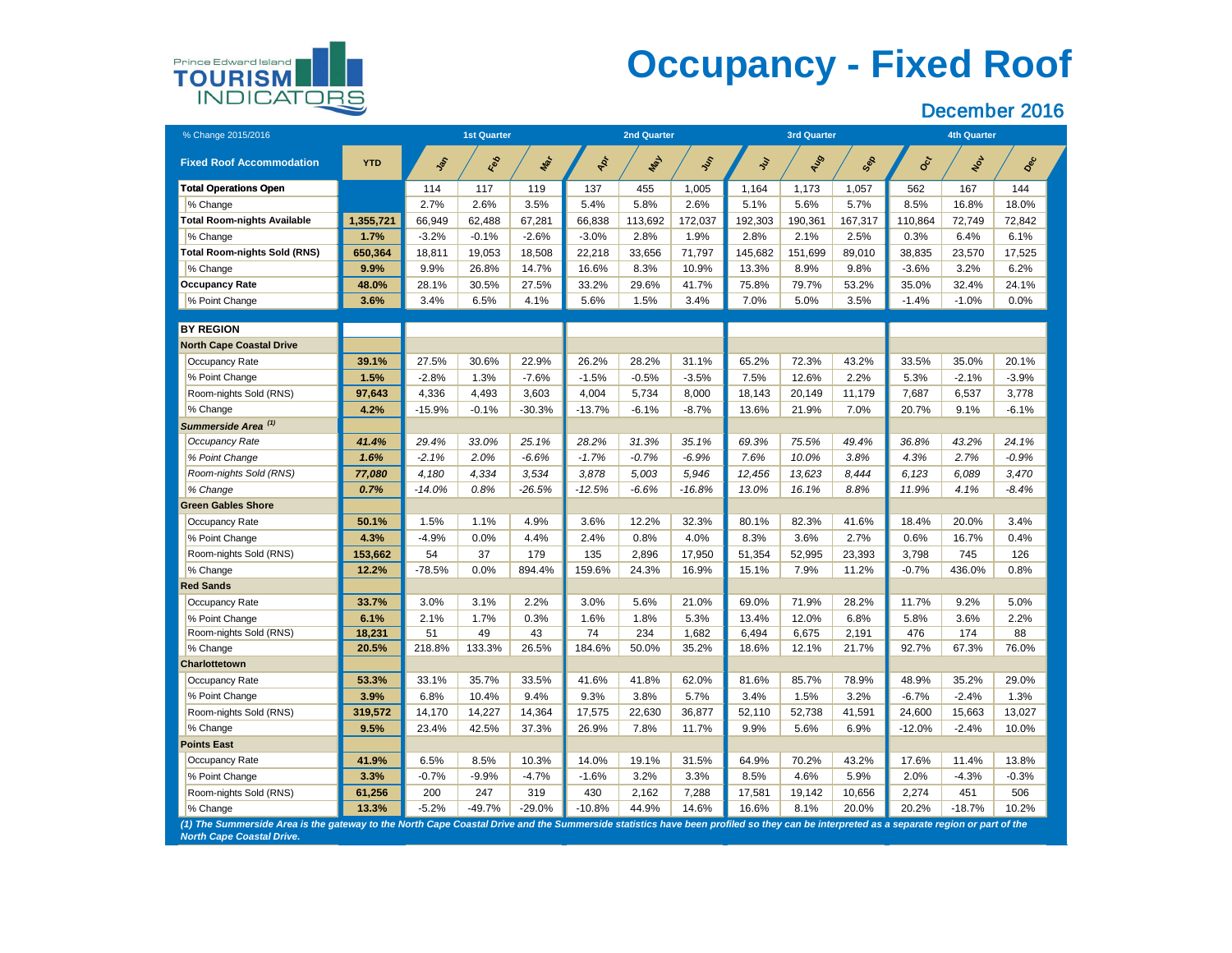# **Occupancy - Fixed Roof**



| % Change 2015/2016              |            |            | <b>1st Quarter</b> |        |           | <b>2nd Quarter</b> |        |           | <b>3rd Quarter</b> |         | <b>4th Quarter</b> |         |         |  |
|---------------------------------|------------|------------|--------------------|--------|-----------|--------------------|--------|-----------|--------------------|---------|--------------------|---------|---------|--|
| <b>Fixed Roof Accommodation</b> | <b>YTD</b> | <b>SOL</b> | Red                | Mar    | ART       | <b>May</b>         | SSS    | <b>Sy</b> | AUS                | Sex     | Oct                | NOV     | Dec     |  |
| <b>BY TYPE</b>                  |            |            |                    |        |           |                    |        |           |                    |         |                    |         |         |  |
| <b>Hotels/Motels/Resorts</b>    |            |            |                    |        |           |                    |        |           |                    |         |                    |         |         |  |
| <b>Occupancy Rate</b>           | 49.5%      | 31.8%      | 34.3%              | 30.6%  | 37.2%     | 36.3%              | 50.2%  | 77.1%     | 82.2%              | 63.9%   | 42.3%              | 36.4%   | 26.4%   |  |
| % Point Change                  | 4.0%       | 4.6%       | 7.5%               | 4.4%   | 6.2%      | 3.2%               | 4.4%   | 8.1%      | 5.8%               | 3.7%    | $-2.9%$            | $-1.7%$ | $-0.6%$ |  |
| Room-nights Sold (RNS)          | 428,197    | 18,067     | 18,070             | 17,429 | 20,839    | 27,023             | 46,471 | 76,702    | 80,072             | 55,317  | 30,462             | 21,668  | 16,077  |  |
| % Change                        | 8.9%       | 12.0%      | 26.5%              | 13.3%  | 16.6%     | 5.2%               | 9.9%   | 14.4%     | 9.4%               | 7.1%    | $-7.0%$            | 0.9%    | 3.6%    |  |
| <b>Inns</b>                     |            |            |                    |        |           |                    |        |           |                    |         |                    |         |         |  |
| <b>Occupancy Rate</b>           | 54.8%      | 22.7%      | 29.6%              | 28.6%  | 31.3%     | 28.0%              | 47.8%  | 84.4%     | 85.2%              | 67.2%   | 33.2%              | 39.8%   | 25.5%   |  |
| % Point Change                  | 4.7%       | 3.1%       | 6.3%               | 10.3%  | 4.5%      | $-8.0%$            | 7.1%   | 15.0%     | 7.1%               | 5.0%    | $-3.6%$            | 5.3%    | $-1.4%$ |  |
| Room-nights Sold (RNS)          | 27,551     | 409        | 498                | 514    | 544       | 1,226              | 3,458  | 6,435     | 6,577              | 4,900   | 1,620              | 847     | 523     |  |
| % Change                        | 13.3%      | 8.2%       | 23.3%              | 46.4%  | 9.5%      | 20.8%              | 20.2%  | 20.1%     | 9.3%               | 9.7%    | $-3.7%$            | 14.6%   | $-0.6%$ |  |
| <b>Cabins/Cottages</b>          |            |            |                    |        |           |                    |        |           |                    |         |                    |         |         |  |
| <b>Occupancy Rate</b>           | 47.9%      | 7.1%       | 5.9%               | 9.1%   | 15.3%     | 14.6%              | 27.9%  | 75.2%     | 77.9%              | 35.7%   | 15.8%              | 12.0%   | 15.2%   |  |
| % Point Change                  | 2.5%       | 3.3%       | 1.5%               | 2.5%   | 11.2%     | 2.1%               | 1.9%   | 4.4%      | 3.1%               | 3.2%    | 1.9%               | 3.5%    | 6.0%    |  |
| Room-nights Sold (RNS)          | 147,080    | 148        | 126                | 210    | 402       | 3,215              | 15,514 | 50,520    | 52,337             | 20,193  | 3,373              | 506     | 536     |  |
| % Change                        | 12.9%      | 117.6%     | 63.6%              | 54.4%  | 255.8%    | 44.4%              | 13.3%  | 11.9%     | 8.7%               | 16.5%   | 17.6%              | 95.4%   | 131.0%  |  |
| <b>Tourist Home/B&amp;B</b>     |            |            |                    |        |           |                    |        |           |                    |         |                    |         |         |  |
| <b>Occupancy Rate</b>           | 36.4%      | 2.8%       | 6.0%               | 5.7%   | 6.6%      | 17.5%              | 39.6%  | 67.9%     | 71.5%              | 53.0%   | 27.4%              | 8.0%    | 5.5%    |  |
| % Point Change                  | 3.4%       | $-5.0%$    | 1.4%               | 1.5%   | $-1.9\%$  | $-0.1%$            | 3.3%   | 7.4%      | 6.3%               | 6.7%    | 4.3%               | 2.4%    | 2.6%    |  |
| Room-nights Sold (RNS)          | 45,599     | 165        | 336                | 332    | 400       | 2,152              | 6,170  | 11,371    | 12,032             | 8,467   | 3,331              | 513     | 330     |  |
| % Change                        | 8.4%       | $-63.8%$   | 33.9%              | 30.2%  | $-25.0\%$ | 2.3%               | 7.1%   | 8.9%      | 6.2%               | 12.5%   | 15.9%              | 42.9%   | 76.5%   |  |
| <b>Other</b>                    |            |            |                    |        |           |                    |        |           |                    |         |                    |         |         |  |
| <b>Occupancy Rate</b>           | 25.0%      | 5.9%       | 6.6%               | 6.2%   | 9.2%      | 6.6%               | 17.5%  | 51.5%     | 56.3%              | 13.9%   | 10.5%              | 10.0%   | 15.9%   |  |
| % Point Change                  | 0.6%       | $-15.9%$   | 1.3%               | 3.0%   | -1.4%     | $-3.2%$            | 4.9%   | $-3.4%$   | 5.7%               | $-0.1%$ | $-13.0\%$          | 4.7%    | 8.6%    |  |
| Room-nights Sold (RNS)          | 1,937      | 22         | 23                 | 23     | 33        | 40                 | 184    | 654       | 681                | 133     | 49                 | 36      | 59      |  |
| % Change                        | 12.7%      | $-72.8%$   | 27.8%              | 91.7%  | $-13.2%$  | $-20.0\%$          | 54.6%  | 9.9%      | 24.0%              | 15.7%   | $-48.4%$           | 89.5%   | 118.5%  |  |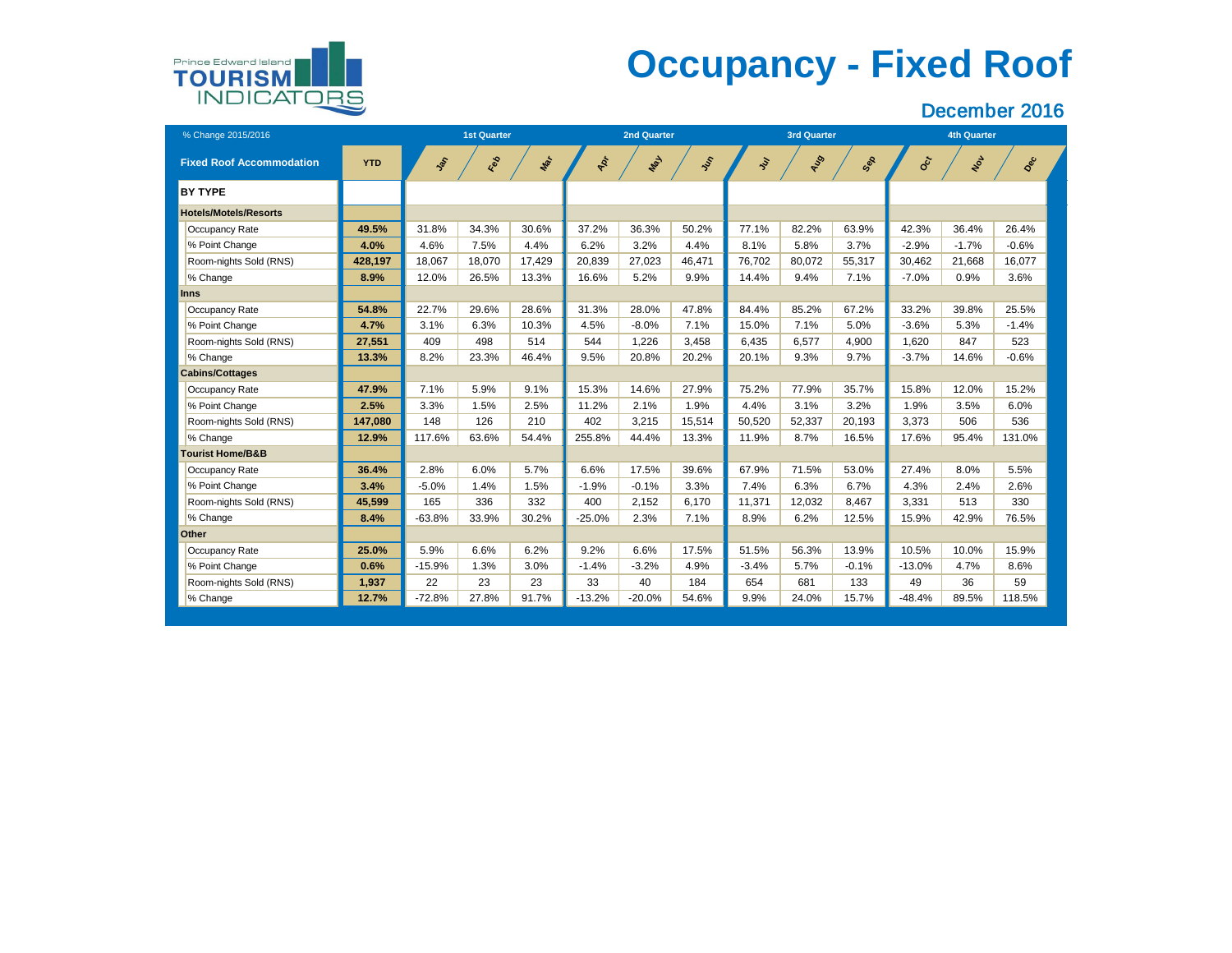

## **Occupancy - Campground**

| % Change 2015/2016                  |            |                           | <b>2nd Quarter</b>    |                           |                           | <b>3rd Quarter</b>    |               | <b>4th Quarter</b> |         |         |                       |                           |                           |  |
|-------------------------------------|------------|---------------------------|-----------------------|---------------------------|---------------------------|-----------------------|---------------|--------------------|---------|---------|-----------------------|---------------------------|---------------------------|--|
| <b>Campground</b>                   | <b>YTD</b> | SOF                       | Red                   | Mar                       | ADT                       | Max                   | $\mathcal{S}$ | $\mathcal{S}$      | RUS     | Sep     | Oct                   | NOL                       | Dec                       |  |
| <b>Total Operations Open</b>        |            | $\mathbf 0$               | $\overline{0}$        | $\overline{0}$            | $\overline{0}$            | 23                    | 45            | 48                 | 49      | 46      | 16                    | $\boldsymbol{0}$          | $\mathbf 0$               |  |
| % Change                            |            | $\thicksim$               | $\tilde{\phantom{a}}$ | $\sim$                    | $\widetilde{\phantom{m}}$ | $-8.0\%$              | 4.7%          | 4.3%               | 2.1%    | 7.0%    | 23.1%                 | $\tilde{\phantom{m}}$     | $\sim$                    |  |
| <b>Total Site-nights Available</b>  | 715,840    | $\tilde{\phantom{a}}$     | $\sim$                | $\sim$                    | $\thicksim$               | 23,659                | 160,315       | 185,909            | 185,899 | 142,885 | 17,173                | $\widetilde{\phantom{m}}$ | $\tilde{\phantom{a}}$     |  |
| % Change                            | 7.1%       | $\tilde{\phantom{a}}$     | $\tilde{\phantom{a}}$ | $\sim$                    | $\widetilde{\phantom{m}}$ | $-22.7%$              | 9.7%          | 5.9%               | 8.3%    | 14.9%   | $-14.6%$              | $\tilde{\phantom{a}}$     | $\tilde{\phantom{a}}$     |  |
| <b>Total Site-nights Sold (SNS)</b> | 314,307    | $\widetilde{\phantom{m}}$ | $\tilde{\phantom{a}}$ | $\sim$                    | $\widetilde{\phantom{m}}$ | 6,021                 | 55,346        | 110,420            | 102,037 | 38,789  | 1,694                 | $\tilde{\phantom{m}}$     | $\tilde{\phantom{a}}$     |  |
| % Change                            | 10.7%      | $\widetilde{\phantom{m}}$ | $\tilde{}$            | $\sim$                    | $\widetilde{\phantom{m}}$ | $-31.1%$              | 18.8%         | 11.5%              | 10.9%   | 7.9%    | $-3.1%$               | $\widetilde{\phantom{m}}$ | $\tilde{}$                |  |
| <b>Occupancy Rate</b>               | 43.9%      | $\tilde{}$                | $\tilde{\phantom{a}}$ | $\widetilde{\phantom{m}}$ | $\widetilde{\phantom{m}}$ | 25.4%                 | 34.5%         | 59.4%              | 54.9%   | 27.1%   | 9.9%                  | $\widetilde{\phantom{m}}$ | $\tilde{\phantom{a}}$     |  |
| % Point Change                      | 1.4%       | $\tilde{\phantom{a}}$     | $\tilde{\phantom{a}}$ | $\tilde{\phantom{a}}$     | $\widetilde{\phantom{m}}$ | $-3.1%$               | 2.7%          | 3.0%               | 1.3%    | $-1.8%$ | 1.2%                  | $\sim$                    | $\tilde{\phantom{a}}$     |  |
|                                     |            |                           |                       |                           |                           |                       |               |                    |         |         |                       |                           |                           |  |
| <b>North Cape Coastal Drive</b>     |            |                           |                       |                           |                           |                       |               |                    |         |         |                       |                           |                           |  |
| Occupancy Rate                      | 27.7%      | $\thicksim$               | $\tilde{\phantom{a}}$ | $\widetilde{\phantom{m}}$ | $\thicksim$               | 1.1%                  | 14.4%         | 38.3%              | 37.3%   | 17.4%   | 6.7%                  | $\widetilde{\phantom{m}}$ |                           |  |
| % Point Change                      | $-0.6%$    | $\widetilde{\phantom{m}}$ | $\tilde{}$            | $\tilde{\phantom{a}}$     | $\widetilde{\phantom{m}}$ | $-0.5%$               | 2.7%          | $-1.8%$            | 0.8%    | 0.0%    | $-90.0%$              | $\widetilde{\phantom{m}}$ | $\tilde{\phantom{a}}$     |  |
| Site-nights Sold (SNS)              | 21,909     | $\widetilde{\phantom{m}}$ | $\tilde{\phantom{a}}$ | $\sim$                    | $\widetilde{\phantom{m}}$ | 24                    | 2,053         | 8,407              | 8,305   | 3,065   | 55                    | $\widetilde{\phantom{m}}$ | $\tilde{\phantom{a}}$     |  |
| % Point change                      | 1.9%       | $\tilde{\phantom{a}}$     | $\tilde{\phantom{a}}$ | $\sim$                    | $\widetilde{\phantom{m}}$ | $-29.4%$              | 31.3%         | $-3.9%$            | 2.1%    | 9.1%    | $-73.8%$              | $\widetilde{\phantom{m}}$ | $\tilde{\phantom{a}}$     |  |
|                                     |            |                           |                       |                           |                           |                       |               |                    |         |         |                       |                           |                           |  |
| Summerside Area <sup>(1)</sup>      |            |                           |                       |                           |                           |                       |               |                    |         |         |                       |                           |                           |  |
| <b>Occupancy Rate</b>               | 47.0%      | $\thicksim$               | $\tilde{}$            | $\tilde{\phantom{a}}$     | $\widetilde{\phantom{m}}$ | $\tilde{\phantom{a}}$ | 23.5%         | 62.8%              | 66.2%   | 30.6%   | $\tilde{\phantom{a}}$ | $\thicksim$               | $\widetilde{\phantom{m}}$ |  |
| % Point Change                      | $-0.6%$    | $\tilde{}$                | $\sim$                | $\sim$                    | $\thicksim$               | $\thicksim$           | $-3.8%$       | $-2.5%$            | 4.2%    | 3.8%    | $\thicksim$           | $\widetilde{\phantom{m}}$ | $\tilde{\phantom{a}}$     |  |
| Site-nights Sold (SNS)              | 5,605      | $\thicksim$               | $\tilde{\phantom{a}}$ | $\sim$                    | $\thicksim$               | $\sim$                | 681           | 2,006              | 2,115   | 803     | $\thicksim$           | $\tilde{\phantom{a}}$     | $\tilde{\phantom{a}}$     |  |
| % Change                            | $-0.3%$    | $\tilde{\phantom{a}}$     | $\thicksim$           | $\sim$                    | $\widetilde{\phantom{m}}$ | $\tilde{\phantom{a}}$ | $-4.9%$       | $-0.9\%$           | 8.9%    | 10.0%   | $\thicksim$           | $\tilde{}$                | $\widetilde{\phantom{m}}$ |  |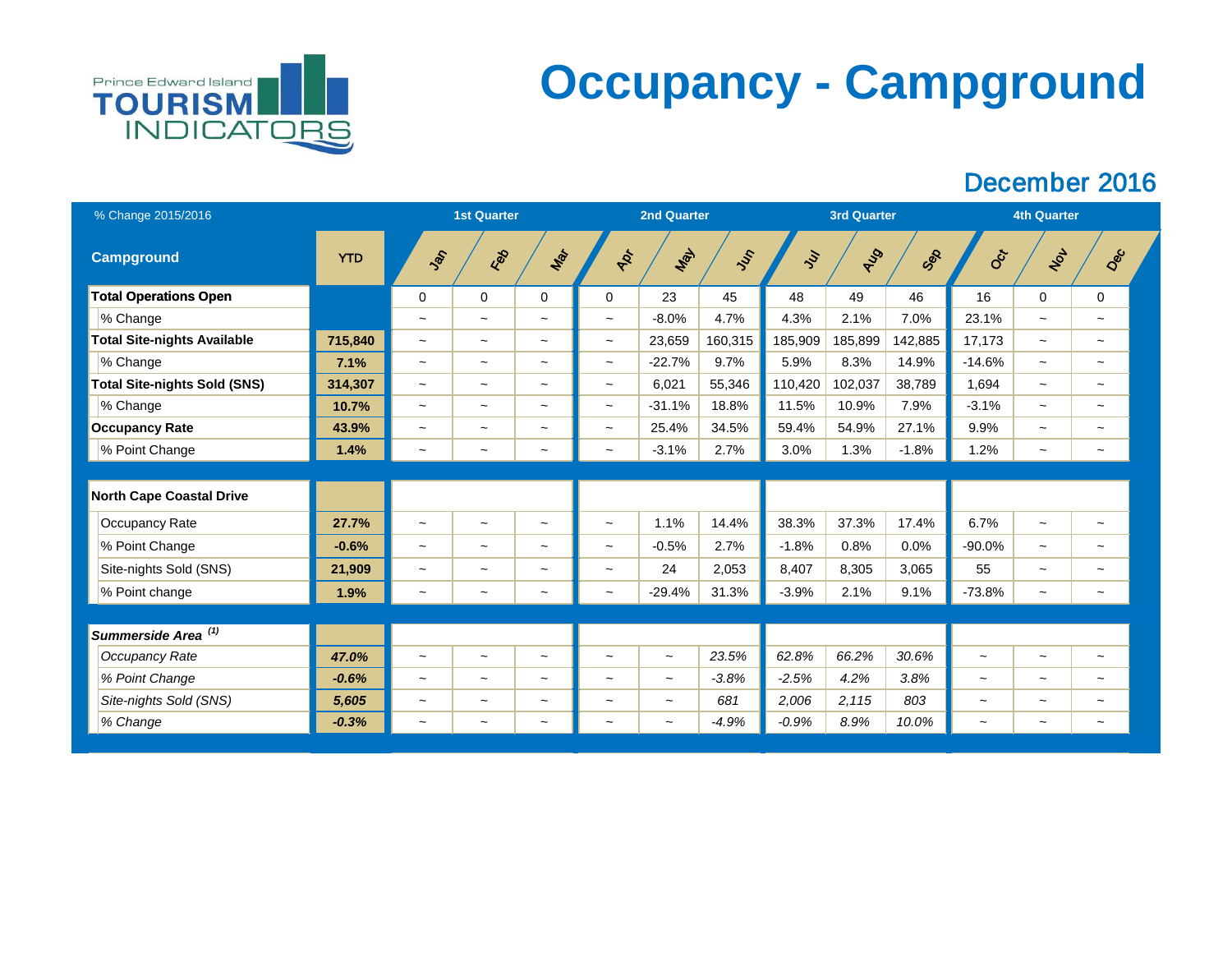

## **Occupancy - Campground**

#### December 2016

| % Change 2015/2016                                                                                                                                               |            |                           | <b>1st Quarter</b>        | <b>2nd Quarter</b>        |                           |          |               |                | <b>3rd Quarter</b> |         | <b>4th Quarter</b> |                           |                           |  |
|------------------------------------------------------------------------------------------------------------------------------------------------------------------|------------|---------------------------|---------------------------|---------------------------|---------------------------|----------|---------------|----------------|--------------------|---------|--------------------|---------------------------|---------------------------|--|
| <b>Campground</b>                                                                                                                                                | <b>YTD</b> | SOF                       | Red                       | Mar                       | ADT                       | Max      | $\mathcal{S}$ | $\overline{y}$ | <b>AJS</b>         | Sep     | <b>Oct</b>         | NOL                       | Dec                       |  |
| <b>Green Gables Shore</b>                                                                                                                                        |            |                           |                           |                           |                           |          |               |                |                    |         |                    |                           |                           |  |
| <b>Occupancy Rate</b>                                                                                                                                            | 46.4%      | $\tilde{\phantom{a}}$     | $\tilde{\phantom{a}}$     | $\widetilde{\phantom{m}}$ | $\widetilde{\phantom{m}}$ | 27.6%    | 38.6%         | 62.7%          | 56.6%              | 27.6%   | 4.0%               | $\tilde{\phantom{a}}$     | $\widetilde{\phantom{m}}$ |  |
| % Point Change                                                                                                                                                   | 0.8%       | $\thicksim$               | $\widetilde{\phantom{m}}$ | $\widetilde{\phantom{m}}$ | $\widetilde{\phantom{m}}$ | $-8.3%$  | 2.0%          | 3.3%           | 0.3%               | $-3.9%$ | 0.9%               | $\tilde{\phantom{a}}$     | $\tilde{\phantom{a}}$     |  |
| Site-nights Sold (SNS)                                                                                                                                           | 223,198    | $\tilde{\phantom{a}}$     | $\tilde{\phantom{m}}$     | $\tilde{}$                | $\widetilde{\phantom{m}}$ | 3,469    | 43,559        | 78,700         | 71,186             | 25,870  | 414                | $\tilde{}$                |                           |  |
| % Point change                                                                                                                                                   | 11.1%      | $\tilde{\phantom{a}}$     | $\tilde{}$                | $\widetilde{\phantom{m}}$ | $\tilde{\phantom{a}}$     | $-42.7%$ | 18.1%         | 13.9%          | 12.0%              | 3.6%    | $-5.9%$            | $\tilde{}$                |                           |  |
|                                                                                                                                                                  |            |                           |                           |                           |                           |          |               |                |                    |         |                    |                           |                           |  |
| <b>Red Sands</b>                                                                                                                                                 |            |                           |                           |                           |                           |          |               |                |                    |         |                    |                           |                           |  |
| <b>Occupancy Rate</b>                                                                                                                                            | 42.3%      | $\tilde{}$                | $\widetilde{\phantom{m}}$ | $\thicksim$               | $\widetilde{\phantom{m}}$ | 74.4%    | 33.5%         | 49.0%          | 47.4%              | 26.7%   | 8.6%               | $\tilde{}$                | $\tilde{\phantom{a}}$     |  |
| % Point Change                                                                                                                                                   | 9.8%       | $\widetilde{\phantom{m}}$ | $\tilde{\phantom{m}}$     | $\tilde{}$                | $\widetilde{\phantom{m}}$ | $-1.3%$  | 18.5%         | 10.1%          | 13.4%              | 12.3%   | $***$              | $\tilde{\phantom{a}}$     |                           |  |
| Site-nights Sold (SNS)                                                                                                                                           | 6,366      | $\widetilde{\phantom{m}}$ | $\widetilde{\phantom{m}}$ | $\tilde{\phantom{a}}$     | $\widetilde{\phantom{m}}$ | 884      | 1,047         | 1,821          | 1,779              | 818     | 17                 | $\tilde{\phantom{a}}$     |                           |  |
| % Point change                                                                                                                                                   | 31.2%      | $\tilde{\phantom{a}}$     | $\widetilde{\phantom{m}}$ | $\widetilde{\phantom{m}}$ | $\tilde{\phantom{a}}$     | $-30.8%$ | 129.6%        | 25.1%          | 39.4%              | 111.9%  | $***$              | $\tilde{}$                | $\tilde{}$                |  |
| <b>Charlottetown</b>                                                                                                                                             |            |                           |                           |                           |                           |          |               |                |                    |         |                    |                           |                           |  |
| <b>Occupancy Rate</b>                                                                                                                                            | 50.1%      | $\thicksim$               | $\widetilde{\phantom{m}}$ | $\tilde{\phantom{a}}$     | $\tilde{\phantom{a}}$     | 25.7%    | 43.4%         | 76.8%          | 65.0%              | 35.6%   | 17.7%              | $\tilde{\phantom{a}}$     | $\tilde{}$                |  |
| % Point Change                                                                                                                                                   | 3.1%       | $\thicksim$               | $\tilde{\phantom{a}}$     | $\widetilde{\phantom{m}}$ | $\tilde{}$                | 10.4%    | 2.9%          | $-2.6%$        | 1.1%               | 3.9%    | $-0.3%$            | $\tilde{\phantom{a}}$     |                           |  |
| Site-nights Sold (SNS)                                                                                                                                           | 22,327     | $\tilde{\phantom{a}}$     |                           | $\tilde{\phantom{a}}$     | $\tilde{\phantom{a}}$     | 986      | 3,993         | 7,312          | 6,185              | 3,279   | 572                |                           |                           |  |
| % Point Change                                                                                                                                                   | 2.8%       | $\thicksim$               | $\tilde{}$                | $\thicksim$               | $\widetilde{\phantom{m}}$ | 31.1%    | 7.1%          | $-3.3%$        | 1.6%               | 12.3%   | $-16.1%$           | $\widetilde{\phantom{m}}$ | $\tilde{\phantom{a}}$     |  |
|                                                                                                                                                                  |            |                           |                           |                           |                           |          |               |                |                    |         |                    |                           |                           |  |
| <b>Points East</b>                                                                                                                                               |            |                           |                           |                           |                           |          |               |                |                    |         |                    |                           |                           |  |
| Occupancy Rate                                                                                                                                                   | 42.0%      | $\widetilde{\phantom{m}}$ | $\thicksim$               | $\widetilde{\phantom{m}}$ | $\widetilde{\phantom{m}}$ | 17.3%    | 22.5%         | 56.1%          | 59.3%              | 30.0%   | 23.8%              | $\widetilde{\phantom{m}}$ | $\widetilde{\phantom{m}}$ |  |
| % Point Change                                                                                                                                                   | 3.7%       | $\widetilde{\phantom{m}}$ | $\thicksim$               | $\widetilde{\phantom{m}}$ | $\widetilde{\phantom{m}}$ | 4.9%     | 2.6%          | 5.9%           | 3.5%               | 1.5%    | 1.6%               | $\tilde{\phantom{a}}$     |                           |  |
| Site-nights Sold (SNS)                                                                                                                                           | 40,507     | $\thicksim$               | $\tilde{\phantom{a}}$     | $\widetilde{\phantom{m}}$ | $\tilde{\phantom{a}}$     | 658      | 4,694         | 14,180         | 14,582             | 5,757   | 636                | $\tilde{}$                |                           |  |
| % Point change                                                                                                                                                   | 15.8%      | $\tilde{\phantom{a}}$     | $\tilde{\phantom{a}}$     | $\tilde{\phantom{a}}$     | $\tilde{\phantom{a}}$     | 6.0%     | 19.2%         | 16.2%          | 12.7%              | 18.3%   | 52.9%              | $\tilde{}$                | $\tilde{\phantom{a}}$     |  |
| (1) The Summerside Area is the gateway to the North Cape Coastal Drive and the Summerside statistics have been profiled so they can be interpreted as a separate |            |                           |                           |                           |                           |          |               |                |                    |         |                    |                           |                           |  |

*region or part of the North Cape Coastal Drive.*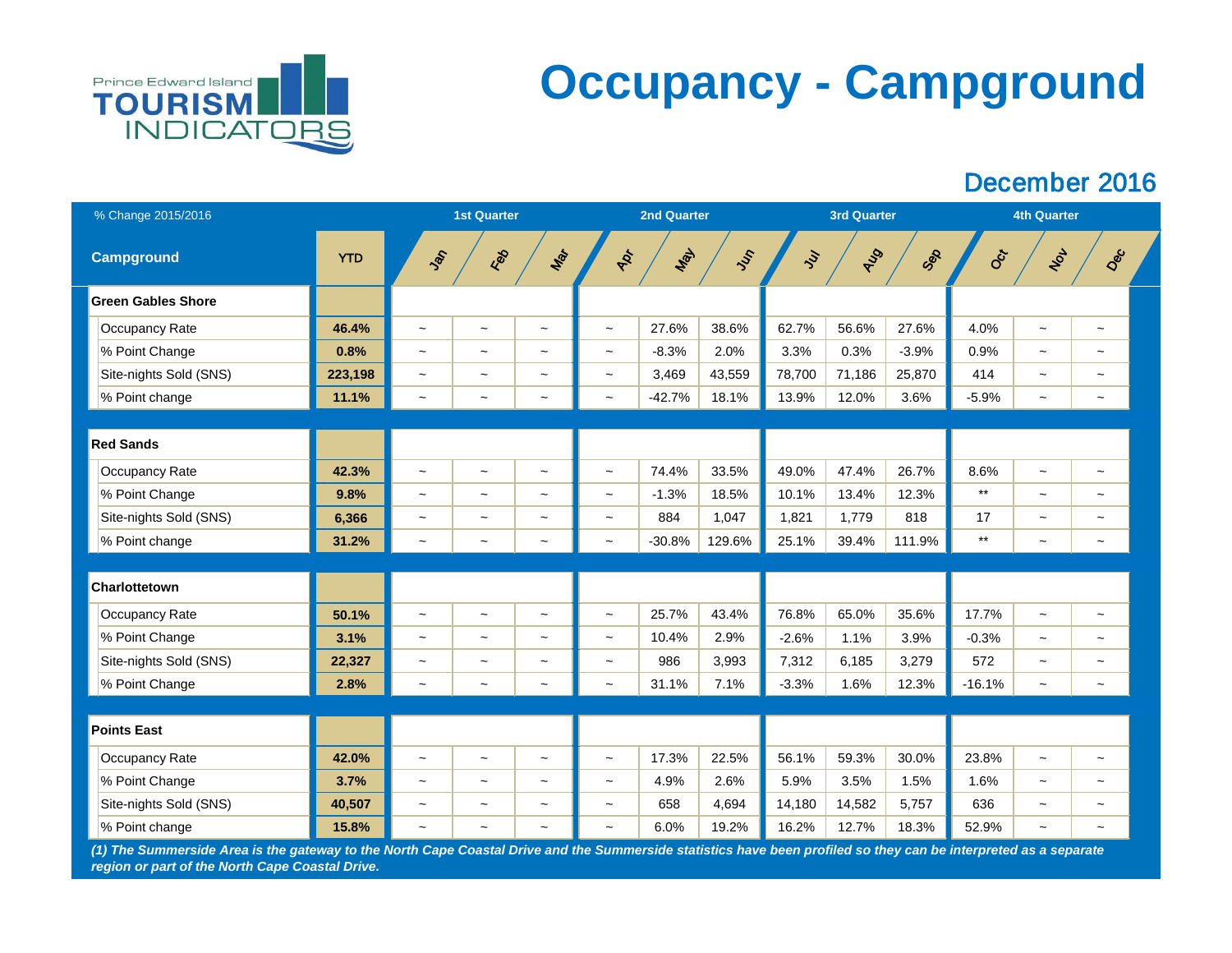# **Visitor Origins**



|                                     |            | <b>1st Quarter</b> |                           |        |             | <b>2nd Quarter</b> |          |           | <b>3rd Quarter</b> |         | <b>4th Quarter</b> |             |             |  |
|-------------------------------------|------------|--------------------|---------------------------|--------|-------------|--------------------|----------|-----------|--------------------|---------|--------------------|-------------|-------------|--|
|                                     | <b>YTD</b> | Sol                | Red                       | Mar    | PR          | Max                | In       | $\dot{y}$ | AUS                | Sex     | CCT                | NOL         | Dec         |  |
| <b>TOTAL OVERNIGHT STAYS (ONS)</b>  | 964,671    | 18,811             | 19,053                    | 18,508 | 22,218      | 39,677             | 127,143  | 256,102   | 253,736            | 127,799 | 40,529             | 23,570      | 17,525      |  |
| % Change                            | 10.2%      | 9.9%               | 26.8%                     | 14.7%  | 16.6%       | $-0.4%$            | 14.2%    | 12.5%     | 9.7%               | 9.2%    | $-3.6%$            | 3.2%        | 6.2%        |  |
| <b>ORIGIN BREAKDOWN</b>             | 100%       |                    | 100%                      |        |             | 100%               |          |           | 100%               |         |                    | 100%        |             |  |
| <b>Canada</b>                       | 88.2%      | 95.4%              | 95.6%                     | 95.1%  | 94.4%       | 89.1%              | 87.3%    | 89.2%     | 87.7%              | 82.8%   | 85.1%              | 93.2%       | 93.0%       |  |
| <b>United States</b>                | 8.1%       | 1.7%               | 2.2%                      | 2.9%   | 3.8%        | 7.4%               | 7.7%     | 7.8%      | $9.0\%$            | 11.8%   | 10.0%              | 4.3%        | 3.6%        |  |
| International                       | 3.6%       | 2.9%               | 2.2%                      | 2.0%   | 1.8%        | 3.5%               | 4.9%     | 2.9%      | 3.2%               | 5.4%    | 4.9%               | 2.5%        | 3.4%        |  |
| % Change 2015/2016                  |            |                    |                           |        |             |                    |          |           |                    |         |                    |             |             |  |
| <b>CANADA</b><br>ONS*               | 11.0%      | 9.7%               | 26.4%                     | 15.4%  | 18.3%       | $-0.7%$            | 14.3%    | 14.7%     | 9.8%               | 10.0%   | $-3.1%$            | 4.6%        | 6.8%        |  |
| Fixed Roof - RNS*                   | 10.8%      | 9.7%               | 26.4%                     | 15.4%  | 18.3%       | 9.4%               | 10.2%    | 16.8%     | 8.5%               | 10.0%   | $-2.9%$            | 4.6%        | 6.8%        |  |
| Campground - SNS*                   | 11.4%      | $\sim$             | $\widetilde{\phantom{m}}$ | $\sim$ | $\sim$      | $-32.1%$           | 18.8%    | 12.5%     | 11.4%              | 10.0%   | $-7.6%$            | $\sim$      | $\sim$      |  |
| ONS*<br><b>New Brunswick</b>        | 4.2%       | $-6.3%$            | 16.5%                     | 5.8%   | 19.4%       | 5.3%               | $-3.3%$  | 9.7%      | 10.7%              | $-3.0%$ | $-14.8%$           | $-17.4%$    | 13.7%       |  |
| Fixed Roof - RNS*                   | 2.2%       | $-6.3%$            | 16.5%                     | 5.8%   | 19.4%       | 6.0%               | $-4.7\%$ | 9.7%      | 6.2%               | $-4.3%$ | $-14.7%$           | $-17.4%$    | 13.7%       |  |
| Campground - SNS*                   | 10.3%      | $\sim$             | $\thicksim$               | $\sim$ | $\sim$      | $-5.4%$            | 0.0%     | 9.8%      | 18.9%              | 2.1%    | $-16.8%$           | $\sim$      | $\sim$      |  |
| <b>Nova Scotia</b><br>ONS*          | 3.0%       | 14.0%              | 24.1%                     | 12.6%  | 9.3%        | 0.2%               | 6.1%     | $-1.5%$   | 0.4%               | 7.8%    | $-8.5%$            | 5.5%        | 11.5%       |  |
| Fixed Roof - RNS*                   | 5.2%       | 14.0%              | 24.1%                     | 12.6%  | 9.3%        | 2.0%               | 4.4%     | 8.3%      | 0.3%               | 4.0%    | $-8.6\%$           | 5.5%        | 11.5%       |  |
| Campground - SNS*                   | $-4.3%$    | $\thicksim$        | $\thicksim$               | $\sim$ | $\thicksim$ | $-32.1%$           | 11.6%    | $-16.3%$  | 0.6%               | 26.4%   | $-2.7%$            | $\sim$      | $\sim$      |  |
| ONS*<br><b>Ontario</b>              | 17.6%      | 7.0%               | 61.1%                     | 18.1%  | 48.4%       | 8.7%               | 11.8%    | 28.8%     | 13.8%              | 14.3%   | 1.6%               | 1.3%        | 8.8%        |  |
| Fixed Roof - RNS*                   | 16.7%      | 7.0%               | 61.1%                     | 18.1%  | 48.4%       | 11.6%              | 8.0%     | 29.2%     | 12.4%              | 14.2%   | $1.5\%$            | 1.3%        | 8.8%        |  |
| Campground - SNS*                   | 22.4%      | $\sim$             | $\thicksim$               | $\sim$ | $\sim$      | $-30.9%$           | 32.7%    | 27.4%     | 18.8%              | 15.6%   | 13.6%              | $\sim$      | $\thicksim$ |  |
| ONS*<br><b>Prince Edward Island</b> | 10.7%      | 25.7%              | 15.7%                     | 2.8%   | 15.5%       | $-20.6%$           | 18.4%    | 13.0%     | 9.7%               | 7.5%    | 19.4%              | 18.3%       | 0.1%        |  |
| Fixed Roof - RNS*                   | 8.0%       | 25.7%              | 15.7%                     | 2.8%   | 15.5%       | 2.6%               | $-8.6%$  | 8.4%      | 4.8%               | 5.4%    | 20.4%              | 18.3%       | 0.1%        |  |
| Campground - SNS*                   | 11.7%      | $\sim$             | $\thicksim$               | $\sim$ | $\sim$      | $-33.7%$           | 23.0%    | 13.8%     | 10.5%              | 8.1%    | 14.0%              | $\sim$      | $\sim$      |  |
| ONS*<br><b>Quebec</b>               | 23.7%      | $-12.8%$           | 20.4%                     | 51.8%  | 39.8%       | 71.4%              | 30.4%    | 12.2%     | 22.0%              | 46.0%   | 26.0%              | 59.7%       | 65.8%       |  |
| Fixed Roof - RNS*                   | 24.3%      | $-12.8%$           | 20.4%                     | 51.8%  | 39.8%       | 76.6%              | 39.3%    | 11.4%     | 13.4%              | 48.4%   | 26.1%              | 59.7%       | 65.8%       |  |
| Campground - SNS*                   | 22.5%      | $\thicksim$        | $\thicksim$               | $\sim$ | $\sim$      | $-5.5%$            | 4.5%     | 13.2%     | 33.5%              | 36.2%   | 13.3%              | $\thicksim$ | $\sim$      |  |
| ONS*<br><b>All Other Provinces</b>  | 17.8%      | 37.8%              | 83.0%                     | 96.8%  | 4.3%        | 3.7%               | 35.8%    | 40.7%     | 4.1%               | 12.7%   | $-17.8%$           | 14.8%       | $-25.1%$    |  |
| Fixed Roof - RNS*                   | 18.5%      | 37.8%              | 83.0%                     | 96.8%  | 4.3%        | 8.7%               | 47.8%    | 24.9%     | 13.9%              | 15.1%   | $-14.6\%$          | 14.8%       | $-25.1%$    |  |
| Campground - SNS*                   | 14.7%      | $\sim$             | $\thicksim$               | $\sim$ | $\sim$      | $-40.0\%$          | $-5.5\%$ | 91.4%     | -25.6%             | $-1.0%$ | $-62.7%$           | $\sim$      | $\sim$      |  |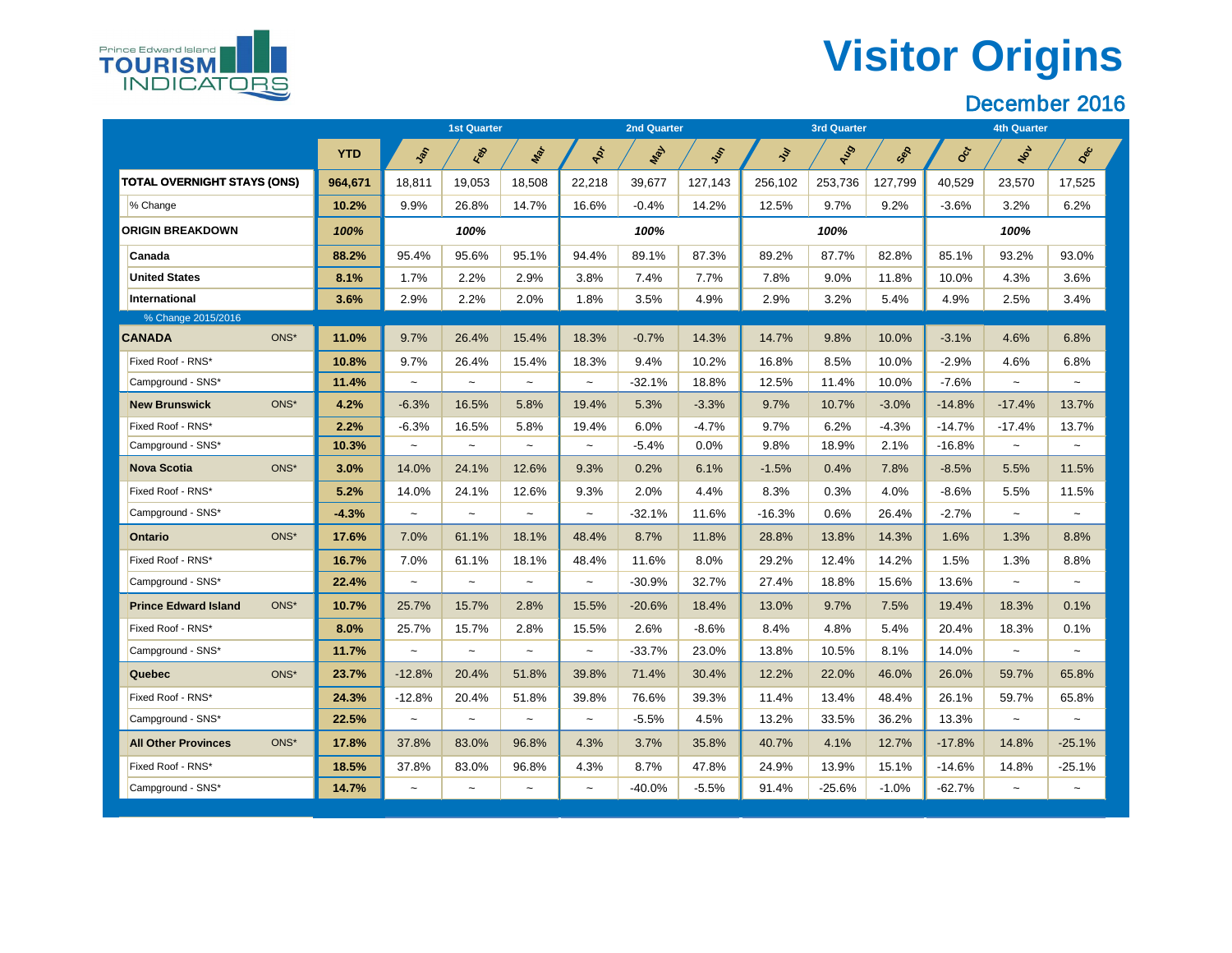# **Visitor Origins**



|                            |      |            |            | <b>1st Quarter</b> |          |           | <b>2nd Quarter</b> |          |               | <b>3rd Quarter</b> |           | <b>4th Quarter</b> |          |          |  |
|----------------------------|------|------------|------------|--------------------|----------|-----------|--------------------|----------|---------------|--------------------|-----------|--------------------|----------|----------|--|
|                            |      | <b>YTD</b> | Sol        | Red                | Mar      | Apr       | <b>May</b>         | Jus      | $\mathcal{E}$ | RIS                | Sep       | <b>SOLU</b>        | NOL      | Dec      |  |
| <b>UNITED STATES</b>       | ONS* | 17.5%      | $-28.5%$   | 1.9%               | 69.2%    | 12.0%     | 47.6%              | 17.8%    | 15.5%         | 18.5%              | 13.9%     | 21.1%              | 10.5%    | 41.9%    |  |
| <b>New England</b>         | ONS* | 12.4%      | $-57.3%$   | $-25.0%$           | 63.0%    | $-9.8%$   | 41.5%              | 26.8%    | 2.5%          | 15.2%              | 12.3%     | 19.4%              | 26.5%    | 62.2%    |  |
| <b>Mid-Atlantic</b>        | ONS* | 25.7%      | 46.2%      | 152.4%             | 107.7%   | 46.4%     | 73.5%              | 8.6%     | 17.8%         | 21.8%              | 34.9%     | 37.3%              | 78.5%    | 65.5%    |  |
| <b>South</b>               | ONS* | 23.2%      | $-36.2%$   | $-16.5%$           | 61.0%    | 75.5%     | 44.9%              | 17.0%    | 20.9%         | 23.1%              | 14.9%     | 63.1%              | 61.3%    | 151.4%   |  |
| <b>Midwest</b>             | ONS* | 1.8%       | $-34.8%$   | $-49.1%$           | 33.8%    | $-15.3%$  | $-6.6%$            | $-2.4%$  | 19.1%         | 4.8%               | 8.6%      | $-25.2%$           | $-44.5%$ | $-40.4%$ |  |
| <b>West</b>                | ONS* | 26.5%      | 29.9%      | 128.8%             | 100.0%   | 14.3%     | 106.8%             | 31.3%    | 46.4%         | 28.5%              | 3.4%      | 15.7%              | $-40.9%$ | 18.3%    |  |
|                            |      |            |            |                    |          |           |                    |          |               |                    |           |                    |          |          |  |
| <b>INTERNATIONAL</b>       | ONS* | $-23.2%$   | 74.8%      | 113.3%             | $-34.0%$ | $-30.4%$  | $-37.0%$           | 16.9%    | $-31.0%$      | $-30.6%$           | $-22.4%$  | $-36.0%$           | $-40.6%$ | $-30.6%$ |  |
| China                      | ONS* | 15.0%      | 78.3%      | 3900.0%            | 12.2%    | 247.6%    | 95.9%              | 426.7%   | $-49.9%$      | 28.5%              | $-0.6%$   | $-75.6%$           | $-75.5%$ | 0.0%     |  |
| <b>England</b>             | ONS* | 8.8%       | $-55.6%$   | 228.6%             | 125.0%   | 31.3%     | 72.9%              | 27.3%    | $-2.3%$       | 6.0%               | $-7.5%$   | $-14.2%$           | 925.0%   | $-57.4%$ |  |
| Germany                    | ONS* | $-6.4%$    | $-66.3%$   | 77.4%              | $-10.6%$ | $-20.3%$  | $-30.1%$           | $-9.5%$  | $-20.2%$      | $-3.2%$            | 21.8%     | 36.0%              | $-29.5%$ | $-32.9%$ |  |
| Japan                      | ONS* | $-10.7%$   | $-100.0\%$ | $-40.0\%$          | $-11.4%$ | $-73.0\%$ | $-13.2%$           | $-18.7%$ | $-25.8%$      | $-9.7%$            | 16.1%     | 12.3%              | 161.5%   | 7.7%     |  |
| <b>All Other Countries</b> | ONS* | $-32.6%$   | 328.4%     | 98.5%              | $-51.9%$ | $-45.5%$  | $-63.0%$           | 9.2%     | $-32.9%$      | $-40.9%$           | $-38.0\%$ | $-45.7\%$          | $-49.3%$ | $-30.9%$ |  |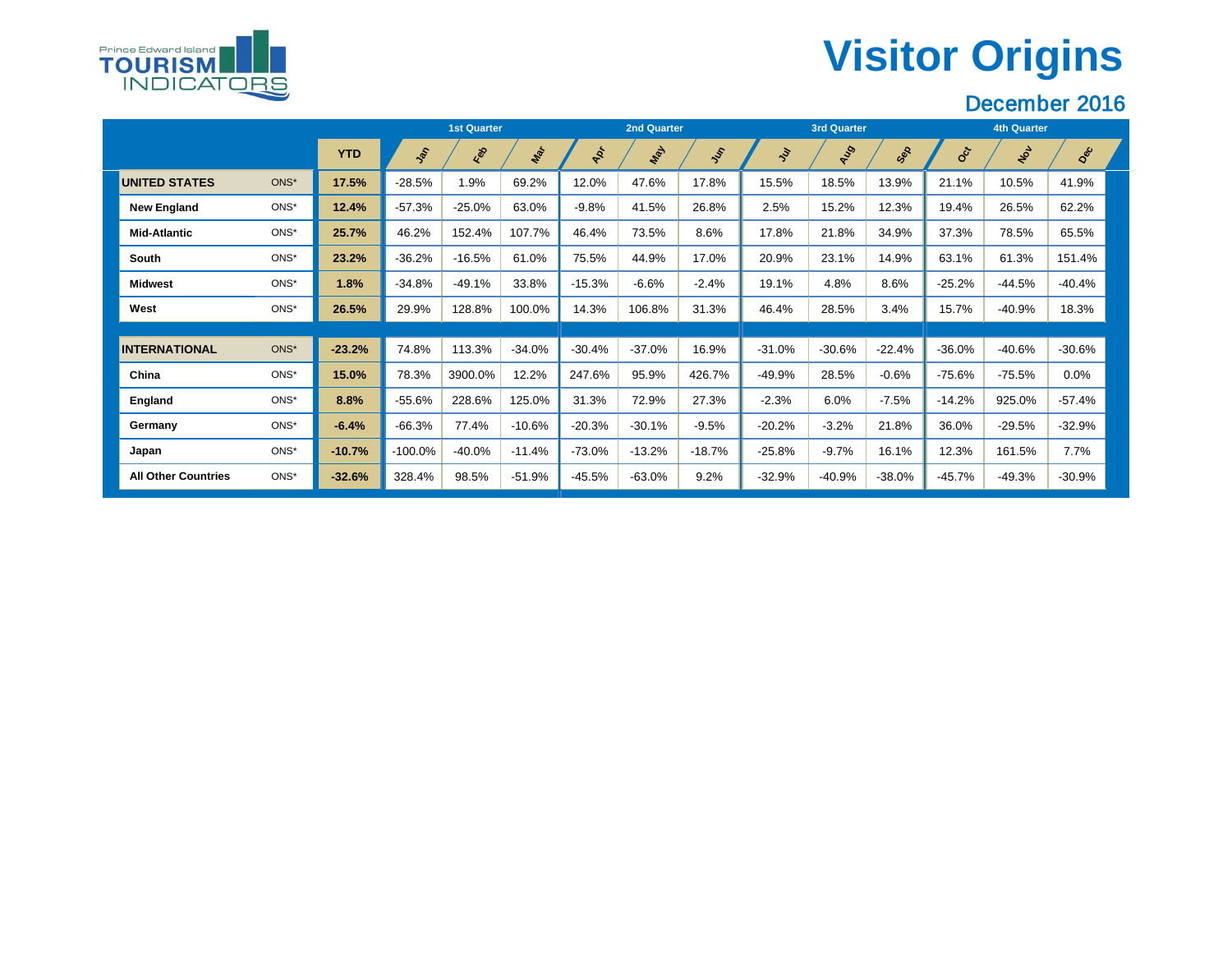

#### **Definitions**

#### **TOURISM INDICATORS**

**Bridge Traffic** - Source: Strait Crossing Bridge Limited. Data is the percentage change of the counts of private recreational vehicles (cars, pick up trucks, RVs, buses, and motorcycles) leaving PEI at Confederation Bridge against the same period of last year.

**Air Traffic** - Source: Charlottetown Airport Authority. Data is the percentage change of the number of air passengers enplaning and deplaning at the Charlottetown Airport against the same period of last year.

**Ferry Traffic** - Source: Northumberland Ferries Limited. Data is the percentage change of the counts of vehicles leaving PEI via the Wood Island Ferry against the same period of last year.

**Cruise Ships** - Sources: Charlottetown Harbour Authority Inc / Summerside Port Corp. Data is the percentage change (and actuals) of the total number of passengers and crew on the cruise ships that visit the Historic Charlottetown Seaport / Port of Summerside against the same period of last year.

**Motorcoach** - Source: Tourism PEI. Motorcoach is the short form of "motorcoach tour", which is defined as group tours that are transported via large and well-powered bus to their destinations, itinerary activities, and back. Data is the percentage change (and actuals) of the total number of room-nights sold to motorcoach passengers against the same period of last year. *Note: Motorcoach data is not available by origin.*

**Tourism PEI Website** - Source: Tourism PEI. Data is the percentage change (and actuals) of the total number of visits to www.tourismpei.com against the same period of last year. This includes desktop, tablet and mobile direct access to our website and excludes access on mobile using an app. A major change to the Tourism PEI website as well as a change from Google Analytics to Google Universal Analytics on Oct. 20, 2015 means that 2016 figures are not comparable to 2015 figures.

**Call Centre** - Source: Tourism PEI. Data is the percentage change (and actuals) of the total number of Tourism PEI call centre inquiries against the same period of last year.

**Mail Out Kits** - Source: Tourism PEI. Data is the percentage change (and actuals) of the total number of packages/kits mailed out by Tourism PEI against the same period of last year.

**Visitor Information Centres / Destination Centres** - Source: Tourism PEI. Data is the percentage change (and actuals) of the counts of parties counselled at all Visitor Information Centres / Destination Centres against the same period of last year.

**Golf PEI** - Source: Golf PEI. Data is the percentage change (and actuals) of the total rounds played at all 18-hole and 9-hole courses against the same period of last year. Non-member rounds are reported.

National Parks - Source: Parks Canada. PEI National Park data is the percentage change (and actuals) of the number of person-visits <sup>(1)</sup> made to the national park. Province House and Green Gables data is the percentage change (and actuals) of the number of visitors to each historic site. <sup>(1)</sup> Person-visits: Each time a person enters the land or marine part of a reporting unit (i.e. national park or national historic site) for recreational, educational or cultural purposes during business hours. Through, local and commercial traffic are excluded. Same day re-entries and re-entries by visitors staying overnight in the reporting unit do not constitute new person-visits.

**Heritage Sites** - Source: PEI Museum. Data is the percentage change (and actuals) of the total number of visitors to each heritage site against the same period of last year.